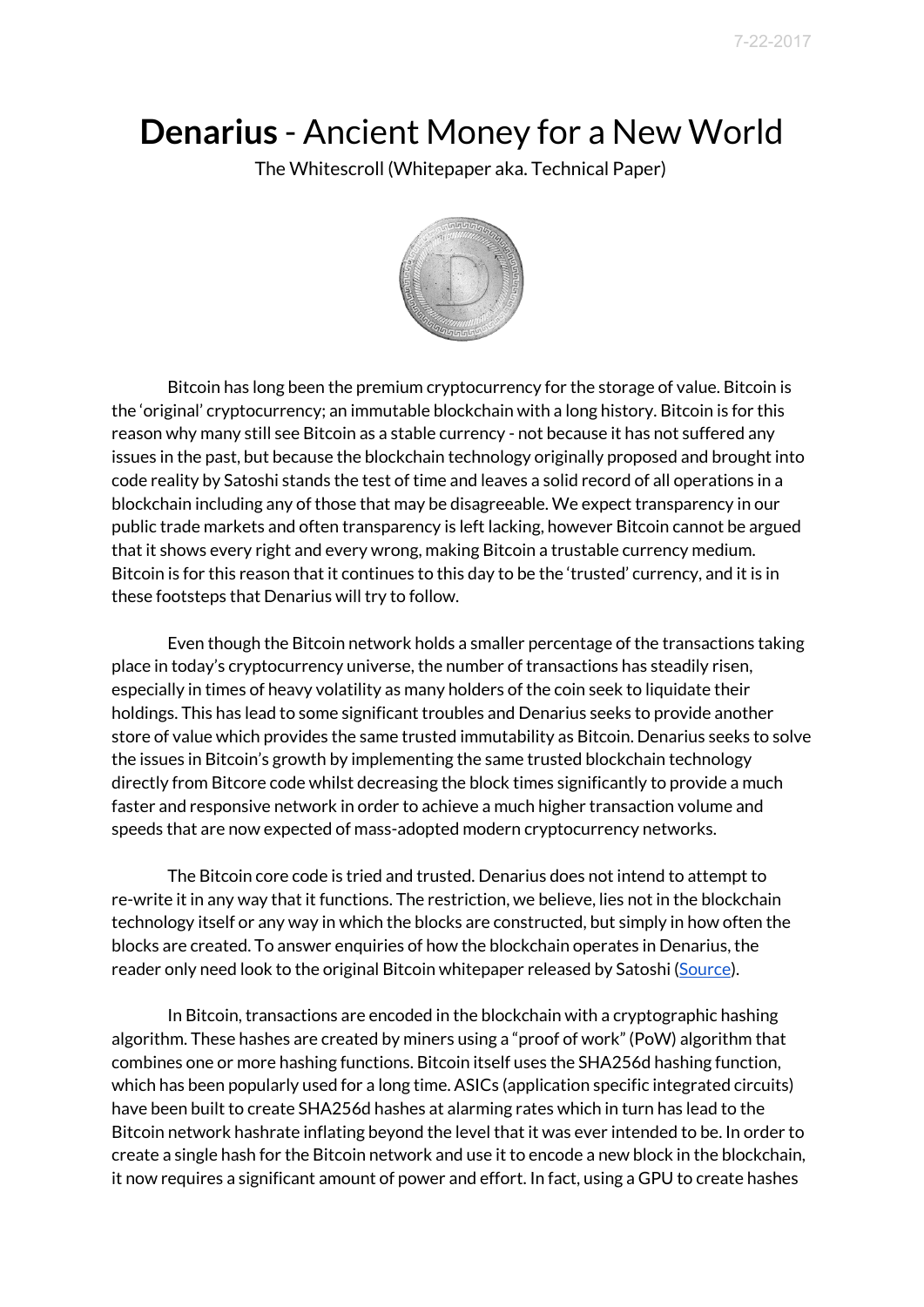for the Bitcoin blockchain is effectively futile against the hashing power provided by SHA256d capable ASICs.

The prevalence of ASICs has lead Bitcoin to a situation where only those significantly invested in hardware are able to gain any kind of reasonable reward from mining it; thereby leaving the transaction processing in the hands of a few actors. Again, this is not an issue of the blockchain itself, but simply a side effect of high block times with an easily solvable hash algorithm.

# Hybrid PoW/PoS Phase

In order to discourage ASIC creation which would adversely affect miners of the coin, Denarius seeks to implement a short proof of work phase in hybrid with proof of stake (PoS) where the PoS miners will use low difficulty hashes to create blocks & process a block full of transactions, claiming the transaction fees alone whilst the PoW miners will compete for higher difficulty hashes to create blocks which include a generation payment as well as any transaction fees attached to transactions in the mempool when the hash is solved.

Even if the difficulty of the PoW blocks increases significantly, blocks that are full of transactions can still be processed by PoS miners at a low difficulty to ensure that even at times of very high PoW difficulty, block times can remain at or below 30 seconds.

The PoW phase of Denarius is set to run for around 3 years. During this phase, 3 million blocks will be generated between PoW and PoS with up to 30% of the blocks being generated by the PoS portion. The PoS block reward will only contain transaction fees during the PoW period and transition to 6% APR for each staked coin in the full-PoS phase.

Given a 30 second average block time, each PoW phase will last 30 million seconds or 49.5 weeks. For simplification, the block reward structures are divided into one year segments with the exception of the block after the genesis block, which contains 1,000,000 DNR.

The premine block rewards are 50% dedicated for bounty and marketing costs in the first 6-12 months of the project with the remaining 50% (500,000 DNR) used for development costs across the lifespan of the project.

The reward structure of the blocks is as follows:

|                                                    | <b>Blocks</b>             | Reward | Total (excl max PoS of 30%) |
|----------------------------------------------------|---------------------------|--------|-----------------------------|
| Year 1                                             | 2-1,000,000               | 3 DNR  | 2,100,000                   |
| Year 2                                             | 1,000,001-2,000,000 4 DNR |        | 2,800,000                   |
| Year 3                                             | 2,000,001-3,000,000 3 DNR |        | 2,100,000                   |
| End of PoW (May 2020)                              |                           |        | 8,000,000 DNR               |
| Maximum DNR Supply (2030-2035 depending on stakes) |                           |        | 10,000,000 DNR              |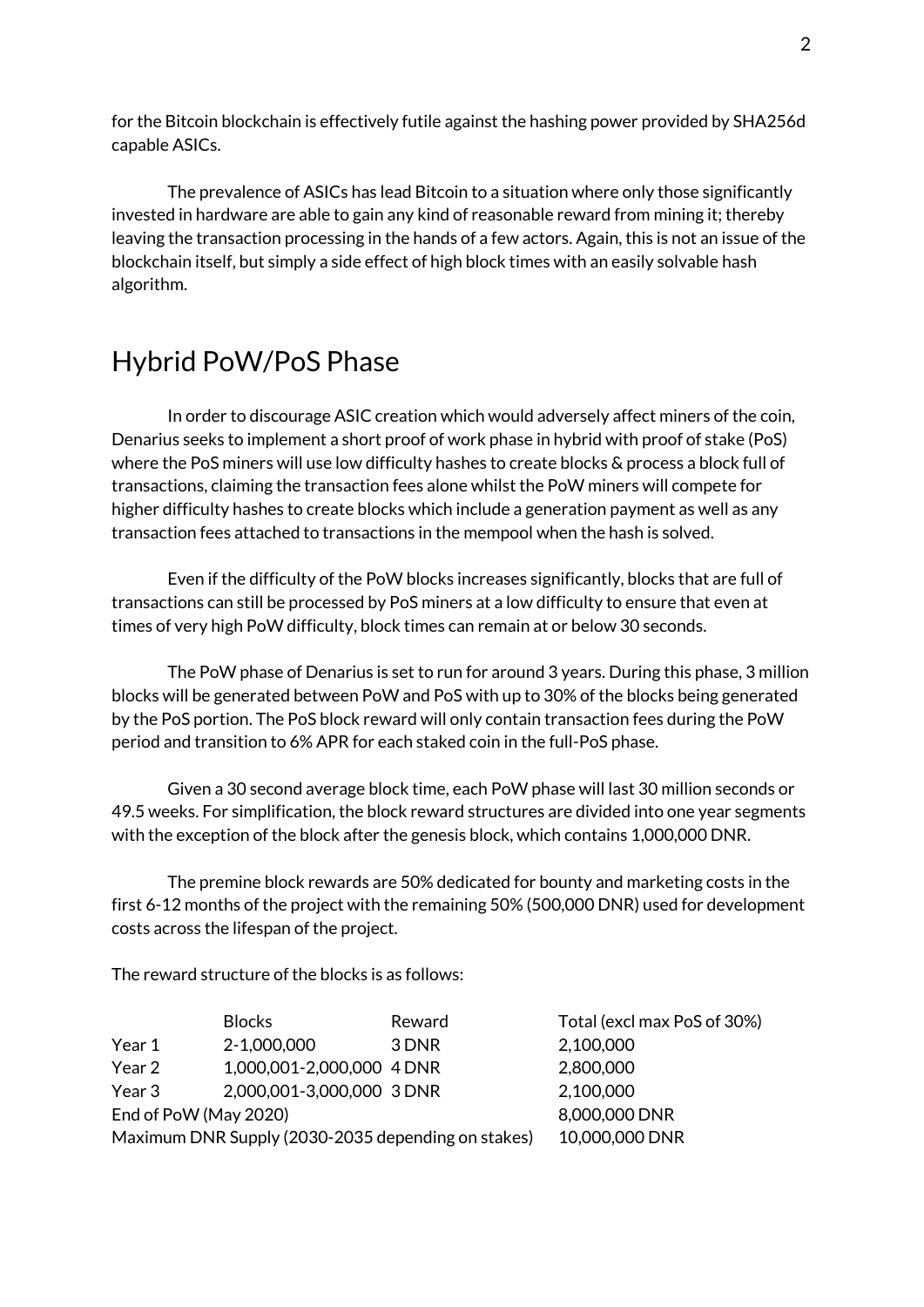

This creates a middle-heavy block reward structure that incentivises mining in the second year over other years. In comparison to a "reward halving structure" this encourages a more diverse group of miners to continue mining through the entire phase of the coin's PoWstage rather than the PoW rewards being continually concentrated towards a small group of the highest rate farms as the PoW phase continues.

The PoW phase ends in May 2020. This will discourage the creation of ASICs for the coin since the possible return on investment would be low given the short PoW phase of the coin.

# Pure PoS phase

During the hybrid phase, stake miners only receive the transaction fees that are assigned to transactions that are in the memory pool at the time of the PoS block being generated. During the pure proof of stake phase, the annual percentage rate (APR) awarded to the staking wallets will be set at 6% per coin per year in addition to the transaction fees collected from the memory pool. Given that many coins are held in exchanges, which do not stake (as their supply must be available all the time), it is envisioned that the maximum stake at any time would be 50% of the coin supply.

The total amount of DNR generated from the pure PoS phase ranges from ~210,000 DNR in 2020 to ~310,000 DNR in 2035. The PoS rewards will be discontinued once the DNR supply reaches 10 million, however stake miners will continue to collect transaction fees from the pool, encouraging a large amount of wallets to remain on the network to process fees.

In comparison to a master-node system where a large portion (sometimes upward of 1% of the supply) is required to qualify and process a block, Denarius rewards even the smallest of wallet holders for remaining on the network. This encourages the flow of DNR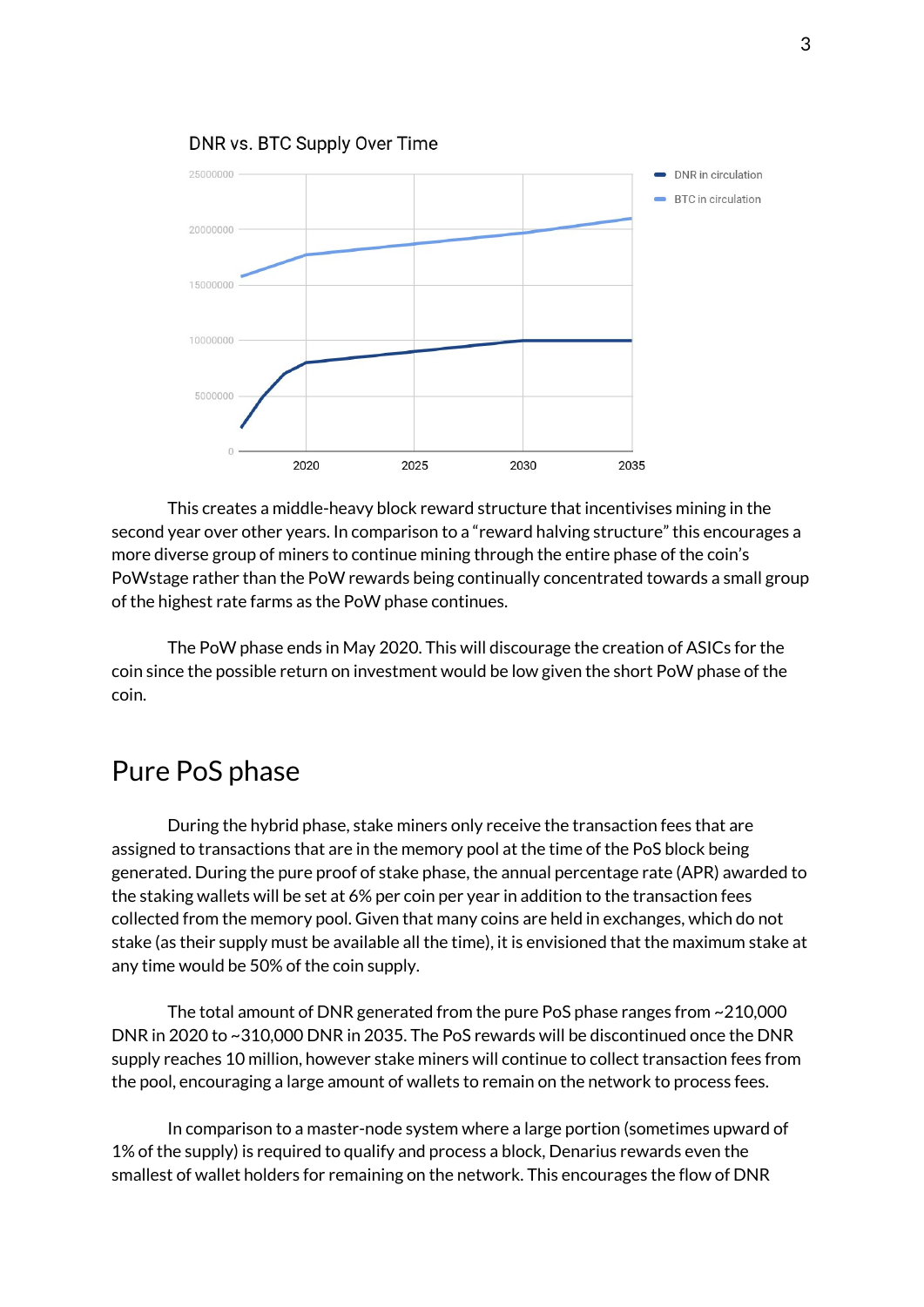between wallets and keeps the network transaction speeds high due to the availability of stake miners able to encode these transactions in a block.

At the maximum supply of 10 million DNR, it is estimated a minimum of 2,000 wallets will remain on the network at any time.

# The 'Tribus' Algorithm

Denarius uses a new PoW algorithm called Tribus - a combination of three of the top five NIST5 algorithms that were created to resist the ability to be calculated by an ASIC. Each of these algorithms is sufficiently different.

The Tribus hash used in a Denarius block is constructed by generating the following amounts of each algorithm and concatenating them together as generated by the original algorithm's hash function:

- 1. 80 bytes of JH
- 2. 64 bytes of Keccak
- 3. 64 bytes of Echo

Whilst these algorithms concentrate most of the work onto the GPU core, the algorithms are not intensive and do not generate excessive amounts of heat in a GPU core. The listed algorithms are also relatively low-power for calculations.

Whilst there are ASIC devices that exist that can create these algorithms, none are built to create a hash in this manner. The cost and complexity of creating such a device makes it highly unlikely that an ASIC would be created for Tribus, given the relatively short PoW period of Denarius. Any ASIC manufacturer would more than likely have an extensive lead time on creating such an ASIC and may only live to see a few months of mining at a time near the end of PoW when the network hash rate will be at its highest. These combinations make Denarius a non-attractive proposition for an ASIC creator since they could focus on other coins that use other algorithms.

# Transaction Speeds and the Memory Pool

Transactions are held in the memory pool until the time when a miner finds a hash capable of creating a new block. At this time, the miner collects transactions from the memory pool and includes them in the new block. Each transaction will have attached a transaction fee (or 'tx fee') that in Denarius is set at 0.00001 DNR per 226 byte transaction. The memory pool is cleared out by a miner on an average of every 30 seconds. The miner will pick the highest transaction fees to include in their block. If the number of transactions made in a 30 second period exceeds the maximum block size of 4,424 transactions (1MB), then any transactions that cannot fit into the block will be required to wait for the next block to be created.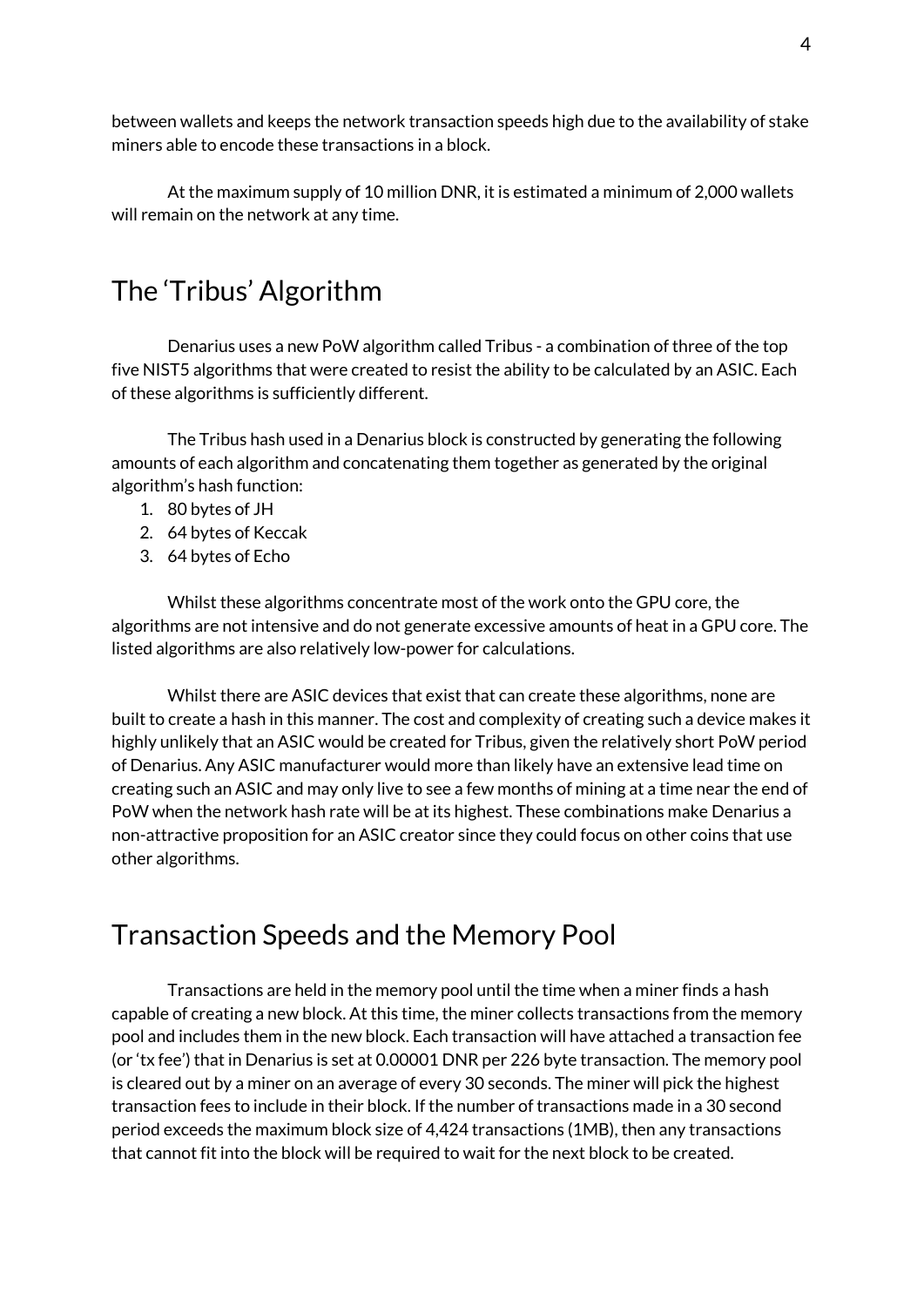In the Bitcoin network, during a period of heavy transaction volume, i.e. a "flash crash", thousands of people will flock to the BTC network in attempt to move their Bitcoin, resulting in an overflow of transaction requests. The memory pool is only cleared each 10 minutes, meaning that once the maximum amount of transactions have been requested, transactors are required to pay higher transaction fees per byte in order to incentivise the miners to include them in the next block.

If the transaction is not included in the next block, the transaction fee remains low. It is likely that people will continue to pay a higher transaction fee, in this case the originally requested transaction will remain "low priority" and could take many hours to proceed. Only when overall transaction volumes drop back down below the threshold of the memory pool "low priority" transactions are executed.

Denarius attempts to solve this issue by significantly decreasing the block times to just 30 seconds. The memory pool is collected by a miner every 30 seconds on average, resulting in an effective sustained transaction rate of over 147 transactions per second before transaction fees would require to be increased for transactor efficiency. This is over 20x the rate of Bitcoin. If the transaction volumes do continue above 147 transactions per second for longer than 30 seconds, it will take only another 30 seconds to clear out any transactions that exceeded the sustained limit.

As a store of value, Denarius is not intended to provide lightning-fast transactions in VISA-like volumes, but only to provide a reliable storage of wealth that can be transferred between two owners at a reasonable speed during a significant event. Under heavy VISA-like loads, Denarius transaction times may increase; however, even at 2000 transactions per second, the Denarius network is capable of processing them within 30 minutes using the lowest fee structure.

## Confirmations and Block Times

As mentioned previously, block times are the major concern for the speed of transactions in the blockchain technology. Many bitcoin exchanges will trust the Bitcoin blockchain to provide a single confirmation or perhaps 2 confirmations; however, with a 10 minute block time this is still 20 minutes at best before the coins are confirmed. Some exchanges require more than this amount, resulting in a waiting time of an hour, at best. Denarius requires a total of 30 confirmations by default before the coinbase is considered mature. This represents roughly 900 seconds before blocks are 'fully' confirmed and coinbase maturation is assured; however, one can safely assume blocks are confirmed at around 10 confirmations - 300 seconds. Combined with a fast transaction time given by the 30 second blocks, funds appear in the target wallet(s) in under a minute and are fully ready to be transferred further within 5 minutes.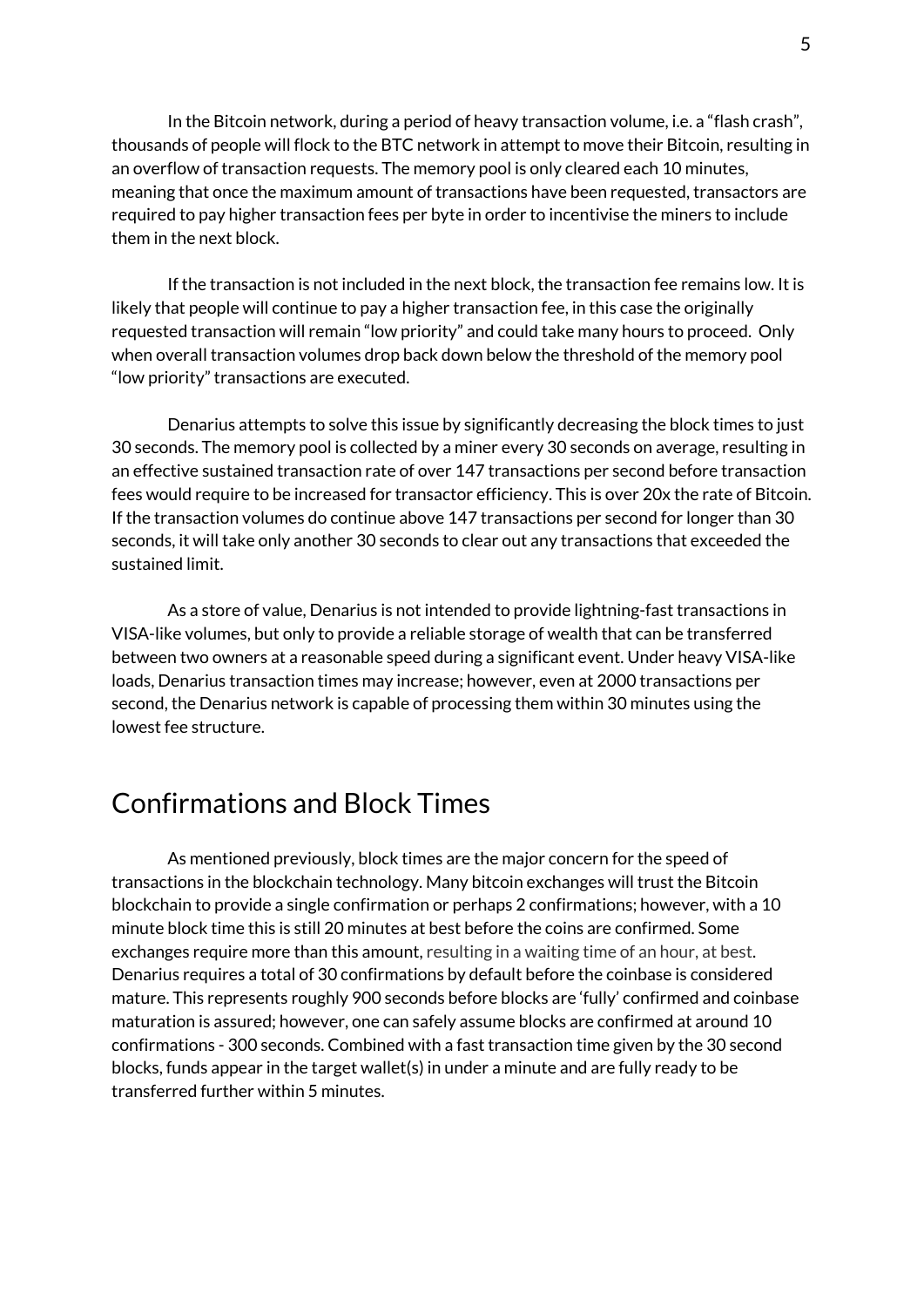#### Stealth Addresses



See the image below for on how Stealth Addresses in Denarius function *[\(Source\)](https://www.reddit.com/r/Bitcoin/comments/1v8jlc/how_stealth_addresses_work_image/)*

## Market Info in the Wallet

Denarius contains market information directly inside the wallet UI, providing holders with a real-time overview of the value of their holding. Multiple currency conversions are supported.

# Open Source Services

Denarius launched with a complete complement of open source services powered by the RPC services available through the wallet node. Users may run a wallet node on any operating system or machine and point services to it using the RPC port to enable automatic transactions.

These services are only limited by the ability and imagination of the creators; however, to encourage the spreads of Denarius services developers have launched and open sourced the code, that will allow people to easily use Denarius DNR funds within their various platforms.

Denarius offers several useful services at establishment, such as a paper wallet generator, a vanity address generator and packages available for linux distributions in order to ease implementation of the cryptocurrency on new platforms.

# Web Services with your Own Keys

A major concern of many investors of cryptocurrency is keeping their funds secure. It is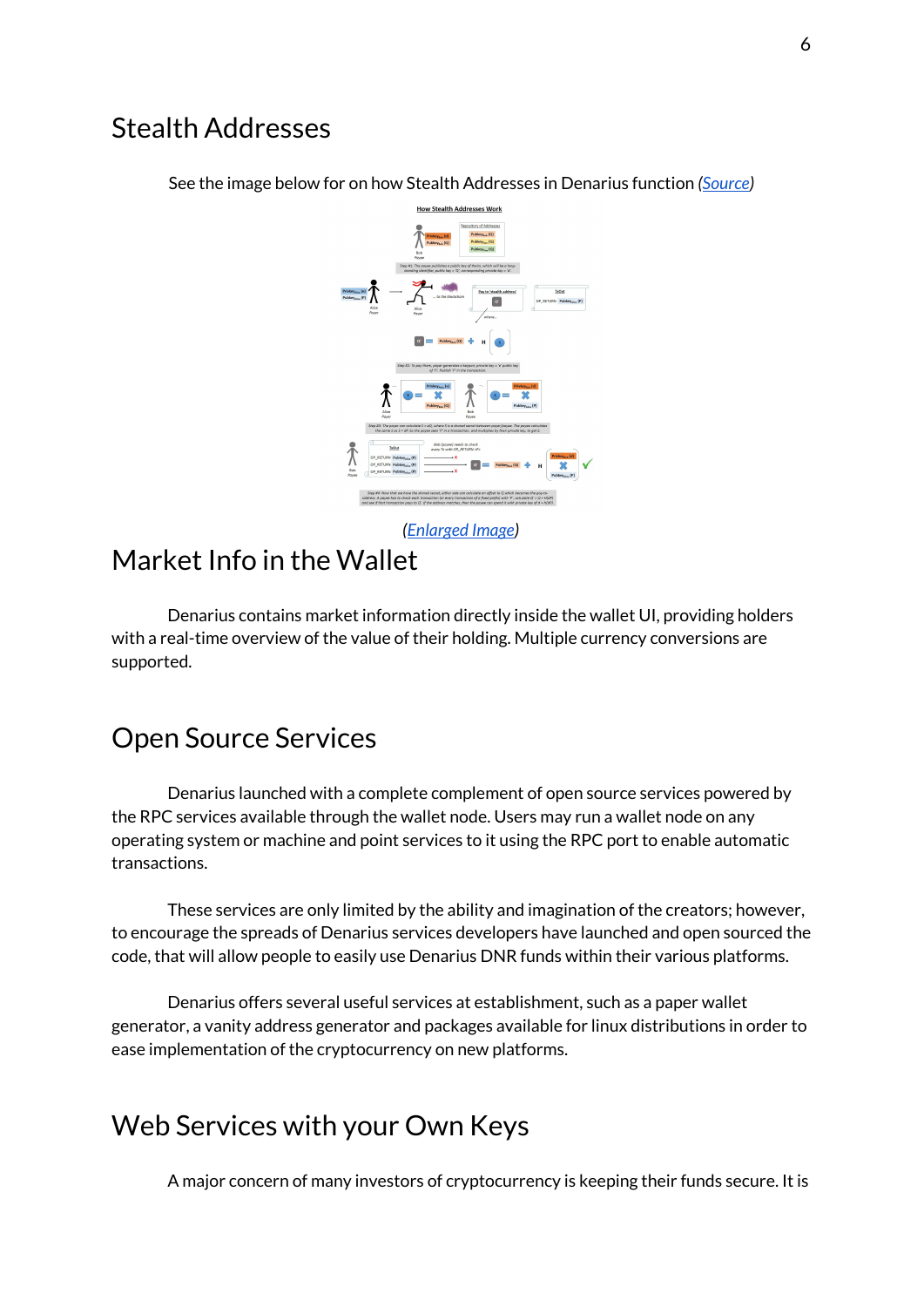well known that web services own your private keys and the user must place all their trust (and wealth) in the provider to both stay afloat and to not utilize the private keys themselves. Storing large amounts of cryptocurrency inside an exchange or web wallet is dangerous as the user could easily be disconnected and lose access to all of the funds with no recompense.

Due to slow transfer times in the Bitcoin network, many people keep significant trading funds in exchanges to give them maximal ability to take advantage of market movements. When a significant event occurs in the Bitcoin network, keeping your Bitcoins secure on another machine and moving them into or out of exchanges often cannot be completed before the event is over.

For this reason, Denarius provides an open-sourced web wallet. With a few configuration steps, the user may host their own web wallet using their own private keys on their own server and can be guaranteed the security of their funds whilst still having ease of access. This wallet can be accessed via mobile and utilized to transfer funds to exchanges whenever it is needed. The fast confirmation times of Denarius will allow people to move DNR from their own private wallet to the exchange within minutes.

The open source NodeJS based 'Mobile First Web Wallet' is available on github (which includes 2 factor authentication and social logins). *([Source](https://github.com/carsenk/denariusnodewallet))*

## The New World of Currency

Denarius is a currency which is designed to hold value for a long period and allow that value to be easily moved between wallets without expensive transaction fees or lengthy waiting times. A short PoW period allows the currency to be completely mined within a few years, removing the pressure of ever exceeding mining supply. After the PoW period, the PoS period provides a small amount of supply over a longer period, encouraging holders of the currency to provide node services to the network whilst increasing the supply at a lower rate than PoW (roughly 10% of the rate).

The new proof of work algorithm combined with a low maximum supply and with features such as market and network information directly inside the wallet place Denarius in a unique position in the industry.

In a world where cryptocurrency is expected to gather pace and eventually overtake fiat currency for usability, Denarius provides the feature sets that are needed to accomplish this. This alone places it alongside major currencies and offers stability greater than many coins on the market today, which have value based on features that are not currently available.

Physical Denarius coins may become available in the future, which will be compatible with Denarius private keys, providing real world tangibility.

This paper was written by Dylan (enkayz) and Carsen (kingcarsen) and edited by the Denarius community. It is intended to reflect the technicalities of the Denarius network.